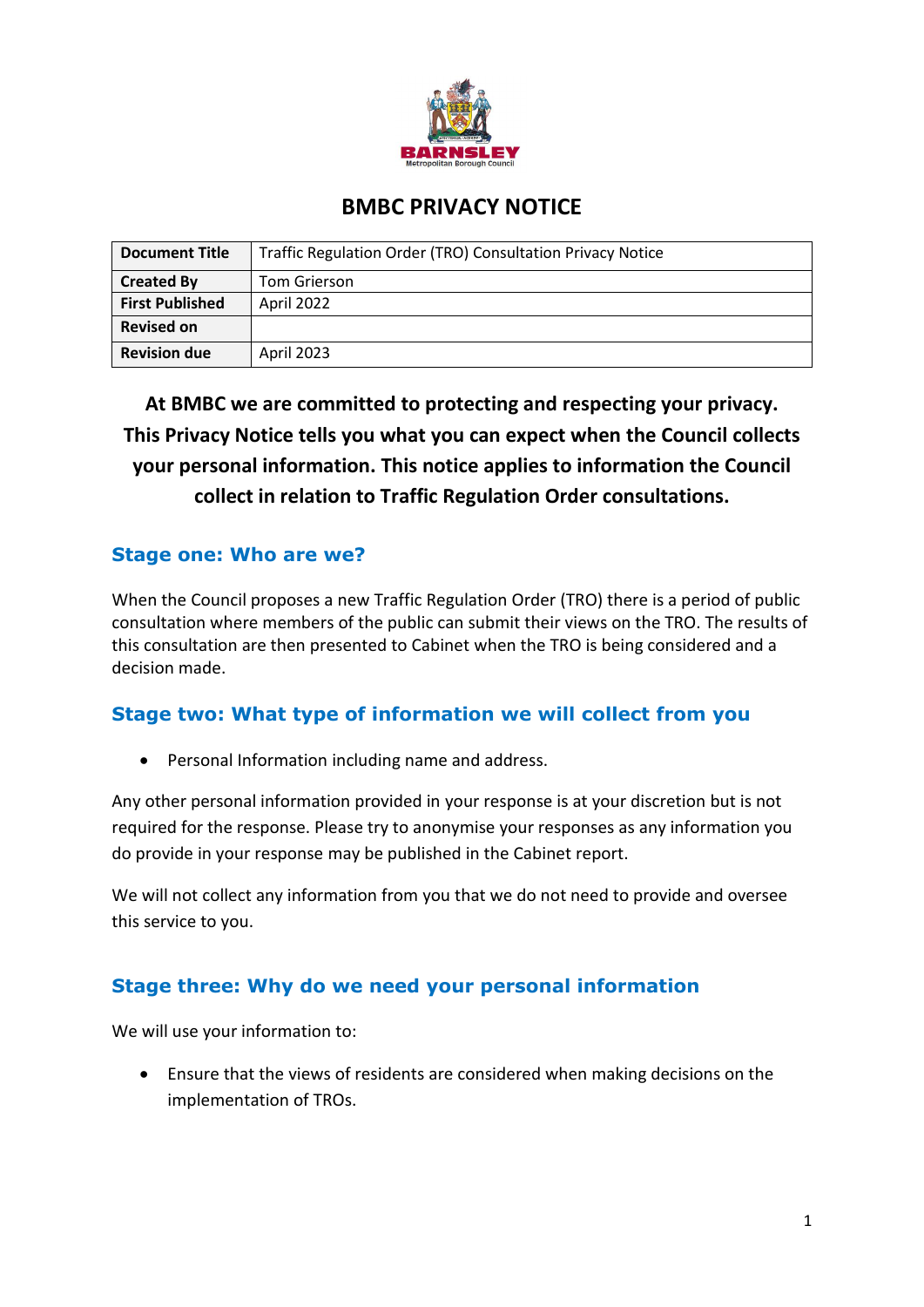#### **Stage four: How we will collect your personal information**

Representations must be made in writing and can be submitted via post, email or by submitting an online form on the council's website.

## **Stage five: Our Legal Basis for processing your information**

We collect and use your information under:

Article 6 (1)(a) – the data subject has given consent to the processing of his or her personal data for one or more specific purposes.

When you submit a response to a TRO consultation, you consent for that response to be published in the cabinet report. If you wish to withdraw consent you must do so before the report is published.

## **Stage six: Why we may need to share your information**

The Council will not share your information with anyone without consent unless the law and/or our policies allow us to do so for example, in the following circumstances:

- the law states that we can
- there is a risk of serious harm or threat to life
- we are directed by a court of law

#### **Stage seven: Who we may share your information with**

The response you submit may be published in whole, including any additional personal data you provide, in the cabinet report which is made publicly available on the council's website. The name and address you provide will not be published.

#### **Stage eight: How long will your information be kept?**

Cabinet reports are required by law to be published for a period of 6 years. For more information on our retention schedule please visi[t Barnsley Metropolitan Borough Council](https://www.barnsley.gov.uk/services/information-and-privacy/your-privacy/)  [privacy notice.](https://www.barnsley.gov.uk/services/information-and-privacy/your-privacy/)

## **Stage nine: What will happen if you fail to provide personal information?**

If you do not provide your name and address when submitting your response, it may still be included in the cabinet report however will be deemed 'anonymous' and may not be considered.